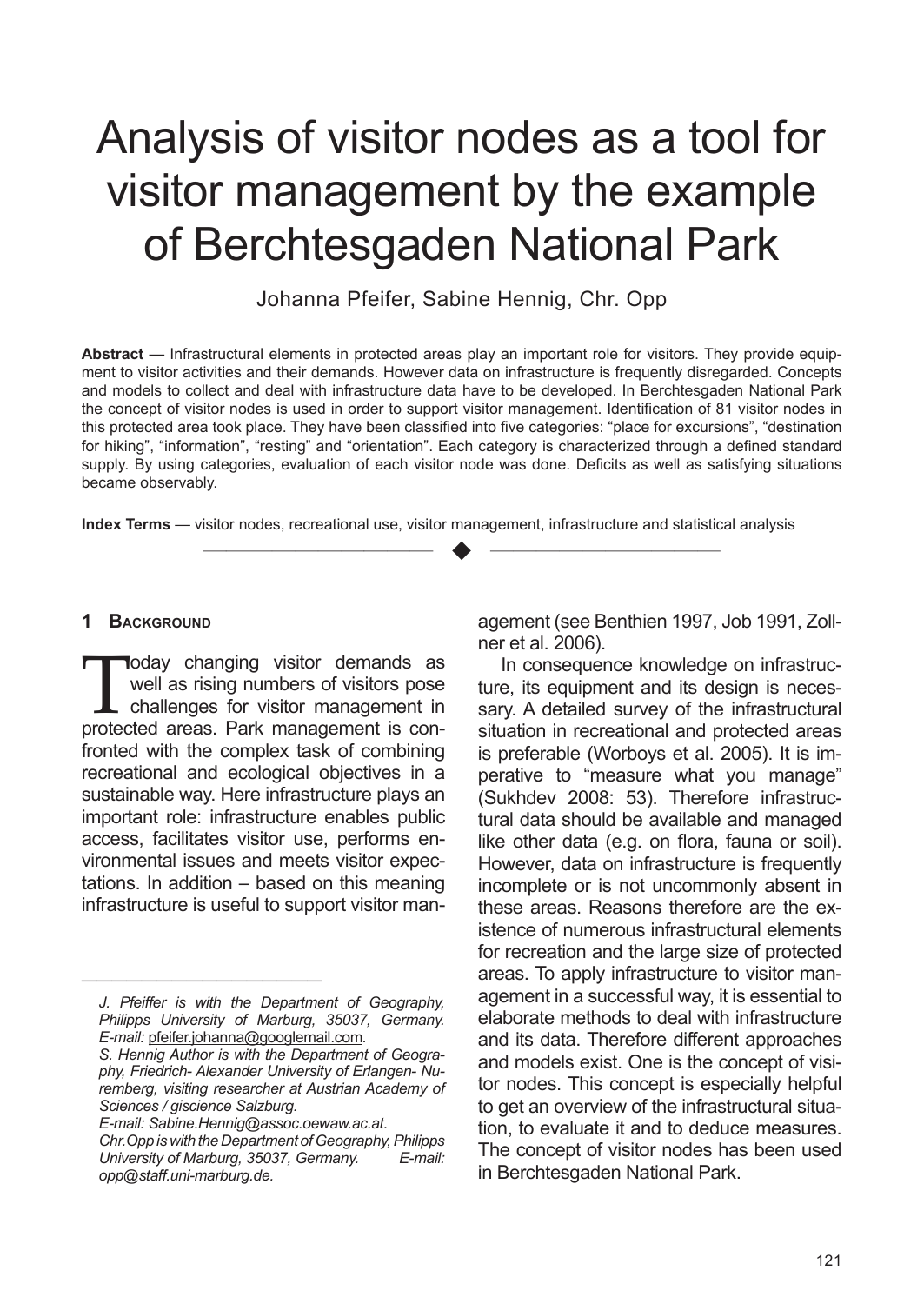J. Pfeifer et al.: Analysis of visitor nodes as <sup>a</sup> tool for visitor management by the example of Berchtesgaden National Park

# **2 Concepts of Visitor Nodes**

# **2.1 Definition of visitor nodes**

Visitor nodes are areas of spectacular beauty, educational signage, areas of general interest or unique settings. They provide an adequate infrastructural supply (benches, picnic tables, signs, information shelters, elements of environmental education etc.). The equipment can vary from primitive to high developed depending on e.g. visitor numbers, visitor activities, management objectives and the location within the zoning of a protected area (Macleod 2006, Lockwood et al. 2006, Tucker 2006, Worboys et al. 2005).

On the one hand visitor nodes respond to visitor demands by their infrastructural supply; on the other hand they affect visitor demands by this supply.

Originally the approach of visitor nodes comes from the Australian recreational planning processes. However, in Central Europe numerous terms for such sites also exist. Examples are hot spots, interesting points, points of interest, points of information, attractive or central sites (Hoisl et al. 2000, Schemel 2003).

## **2.2 Classification of visitor nodes**

To be useful in the recreational planning processes visitor nodes should be classified. Therefore it is helpful to focus on recreational activities that take place at visitor nodes. Activities that have to be considered are for example resting, relaxing, playing, eating and drinking, studying, getting information or orientation (Hoisl et al. 2000).

To provide an adequate infrastructural supply at visitor nodes further functions in relation to these activities are significant. These are accessibility, information brokering, visitor management or facilities and services.

According to functions and activities the five following categories can be established:

- "place of excursions",
- "destination for hiking",
- "information".
- "resting" and
- "orientation".

The five categories are built up as a hierarchical system. This means that the visitor node category "orientation" is the least important category, while the category "place of excursions" is the most important one (Table1).

# TABLE 1

Categories of visitor nodes and <sup>a</sup> selection of possible standard supply

| visitor node<br>category  | standard supply                          |  |
|---------------------------|------------------------------------------|--|
|                           | elements of accessibility:               |  |
| place of<br>excursions    | parking places, bus station,             |  |
|                           | cable car station, landing stage for     |  |
|                           | boats, etc. (not including elements for  |  |
|                           | biking or hiking)                        |  |
|                           | facility to stay for the night:          |  |
| destination for<br>hiking | alpine hut, guesthouse, etc.             |  |
|                           | facility to drink or eat something:      |  |
|                           | restaurant, mountain pasture, cafe, etc. |  |
|                           | information elements:                    |  |
| information               | visitor centre, information board,       |  |
|                           | map, shelters, etc.                      |  |
| resting                   | elements for resting:                    |  |
|                           | bench, table, etc.                       |  |
|                           | elements for playing:                    |  |
|                           | playground, swing, etc.                  |  |
|                           | access:                                  |  |
|                           | to water (spring, brook, lake, etc.)     |  |
| orientation               | elements for orientation:                |  |
|                           | signs, markers, etc.                     |  |

The category "orientation" just provides infrastructural elements for orientation like signs and markers. Visitor nodes within the category "place of excursions" should provide infrastructural supply of all five categories: orientation, resting and information elements, aspects of a typical destination and specific accessibility (Hoisl et al. 2000, Schemel 2003).

# **2.3 Standards of visitor nodes**

Each category should offer a specific array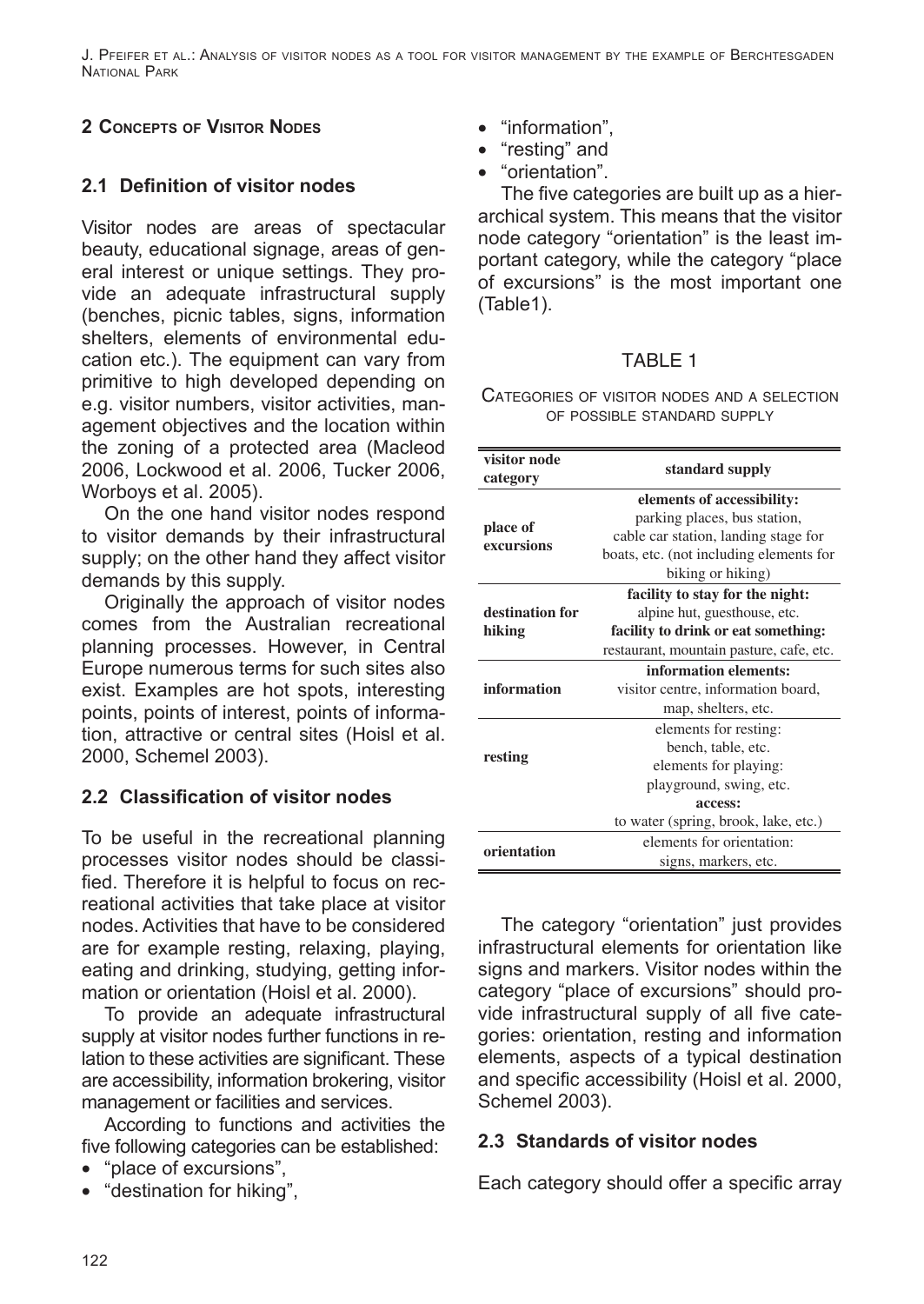of infrastructural elements. Thereby standard equipment for each category is defined (Table 1). For example, a visitor node of the category "information" should include the following standard supply: information of the National Park, resting infrastructure and orientation elements.

General standards are needed to make evaluation possible. In consequence, the actual equipment at each visitor node can be evaluated with the defined standard supply. Deficits as well as satisfying situations can be observed.

## **3 Study Area**

Berchtesgaden National Park lies within the Alps in the south-eastern part of Germany at the border to Austria. The park area extends about 21000 hectares with an elevation ranging from 600 m (Lake Königssee) to 2700 m (summit of the Watzmann Massif) above main see level (BayStMLU 2001).

The region of Berchtesgaden is one of the oldest holiday destinations in the Alps. Today more than 1.3 million people visit the Park every year. Main recreational activities are promenading, hiking, mountain climbing and biking. High season is during the summer months. Besides different facilities and services, 236 kilometres of trails, nine alpine huts and six information centres are available for visitors. Landscape attractions are viewing points, alpine meadows, waterfalls, wild life viewings and lakes (Bay-StMLU 2001).

## **4 Methods**

In Berchtesgaden National Park the concept of visitor nodes was used to evaluate the infrastructural situation. It exposes deficits as well as satisfying conditions.

Here the following steps have been applied. An inventory of visitor nodes has been done. Based on data collection and management, evaluation of visitor nodes took place using the defined categories.

## **4.1 Data collection and management**

Visitor nodes and their infrastructural equipment were measured on site using a specific survey and GPS mapping. Supplemental data has been added from the GIS of Berchtesgaden National Park, different maps and literature. Table 2 gives an overview of the collected data.

All data is managed in a data model in RDBMS Oracle 10g XE using also Oracle Spatial. The data model also manages photographs and outlines transferred into "html-pages".

## TABLE 2

#### OVERVIEW OF THE COLLECTED DATA IN Berchtesgaden National Park

| data                           | description                              |  |  |
|--------------------------------|------------------------------------------|--|--|
|                                | water bodies (lake, brook, etc.),        |  |  |
| natural<br>environment         | vegetation, viewing points, punctual     |  |  |
|                                | attractions of nature.                   |  |  |
|                                | wild life viewings, etc                  |  |  |
| recreational<br>infrastructure | information elements:                    |  |  |
|                                | signs, maps, boards, etc.                |  |  |
|                                | resting elements:                        |  |  |
|                                | benches and tables, places for           |  |  |
|                                | picnics, playing elements, refuges,      |  |  |
|                                | etc.                                     |  |  |
|                                | orientation elements: Signs,             |  |  |
|                                | markers, etc.                            |  |  |
| mobility and                   | parking places, cable car stations, bus  |  |  |
| accessibility                  | stations, landing stages for boats, etc. |  |  |
| facilities and                 | restaurants, cafes, mountain pastures,   |  |  |
| services                       | alpine huts, toilets, etc.               |  |  |

## **4.2 Data evaluation**

By having the description of each visitor node and the standard supply of the five defined categories a systematically evaluation was done. The actual infrastructural situation of the visitor node was compared with the defined standard supply of its belonging category.

A numeral code has been developed. The code structure represents the hierarchical system of visitor nodes. That means that the code for the visitor node category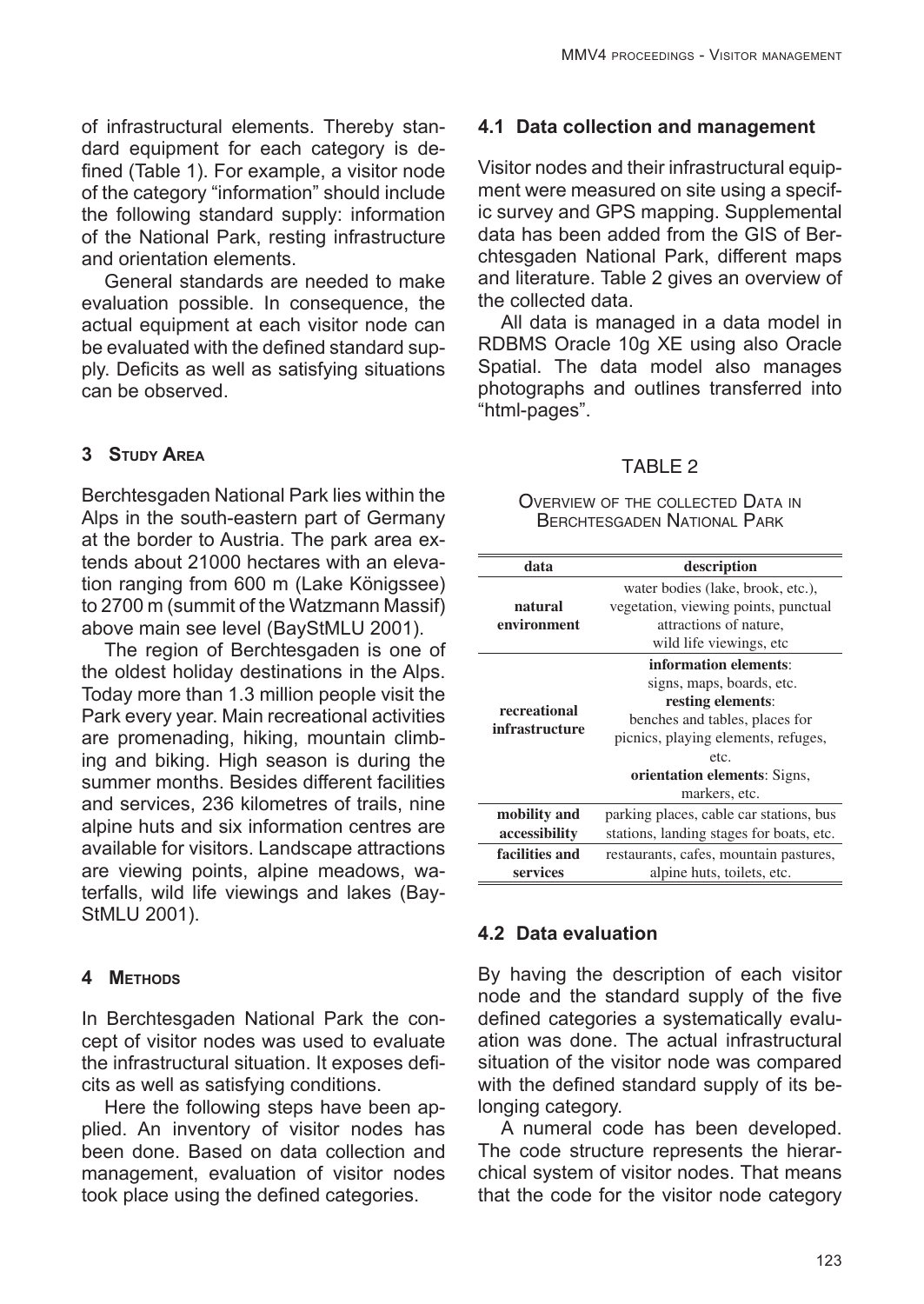J. Pfeifer et al.: Analysis of visitor nodes as <sup>a</sup> tool for visitor management by the example of Berchtesgaden National Park

"orientation" consists of one numeral, for the category "resting" of four, for "information" of five, for "destination for hiking" of six and for the category "place of excursion" of seven numerals. Each numeral refers to a specific type of element. Table 3 displays an example.

The value of the numerals represents the number of elements according to the respective infrastructural type at a specific visitor node. The value can vary from 0 to 3:

- 3: high equipped (high developed),
- 2: semi equipped.
- 1: primitive equipped and
- 0: for no elements existing.

By using this code the management overviews the equipment on each visitor node. Deficits and benefits of visitor nodes become observably. In consequence possible recommendations can be made for sites (to equip the visitor node with adequate infrastructure) or the whole park area (to equip the area with presentable visitor nodes).

# TABle 3

#### an example for the numeral code

| visitor node<br>category | position of the<br>numeral | description<br>(numerals $0,1,2$<br>or $3)$                             |
|--------------------------|----------------------------|-------------------------------------------------------------------------|
| place of<br>excursions   | 1                          | elements for<br>orientation                                             |
|                          | $\overline{c}$             | access to water                                                         |
|                          | 3                          | elements for<br>playing                                                 |
|                          | $\overline{4}$             | elements for<br>resting                                                 |
|                          | 5                          | information<br>elements                                                 |
|                          | 6                          | facilities to stay<br>for the night or<br>to drink and eat<br>something |
|                          | 7                          | specific<br>accessibility                                               |

# **5 Results and Discussion**

In Berchtesgaden National Park 81 visitor nodes were identified. Their distribution by categories is as follows:

- 6 as "place of excursions",
- 26 as "destination for hiking".
- • 17 as "information" and
- • 32 as "resting".

# **5.1 Example of area specific evaluation**

Some regions in Berchtesgaden National Park have a special importance. They are used intensively for recreation and are characterized by high visitor numbers. Examples are the Wimbach-Valley and the Jenner-Area.

In the Wimbach-Valley ten visitor nodes are located. This valley indicates a satisfying situation. All categories of visitor nodes are represented and the infrastructural situation at these nodes is very well equipped.

By contrast, the Jenner-Area shows some deficits. Here 15 visitor nodes are located. Nine of them are classified into the categories "place of excursions" and "destination for hiking". Although there is a considerable amount of visitor nodes within these categories, there is no corresponding amount of information elements concerning the protected area (Figure 1). But categories like "place of excursions" and "destination for hiking" should provide such information. This corresponds to the management task environmental education of National Parks.

# **5.2 Example of site specific evaluation**

Site specific evaluation focuses upon the infrastructural situation at individual visitor nodes. As already explained, the numeric code for each visitor node indicates missing infrastructure. To illustrate this, one example on the visitor node category "information" is given.

For the category "information" seventeen visitor nodes have been identified. The code shows that within this category only two sites have an optimum standard supply. This means that all aspects (information elements, elements for resting and orienta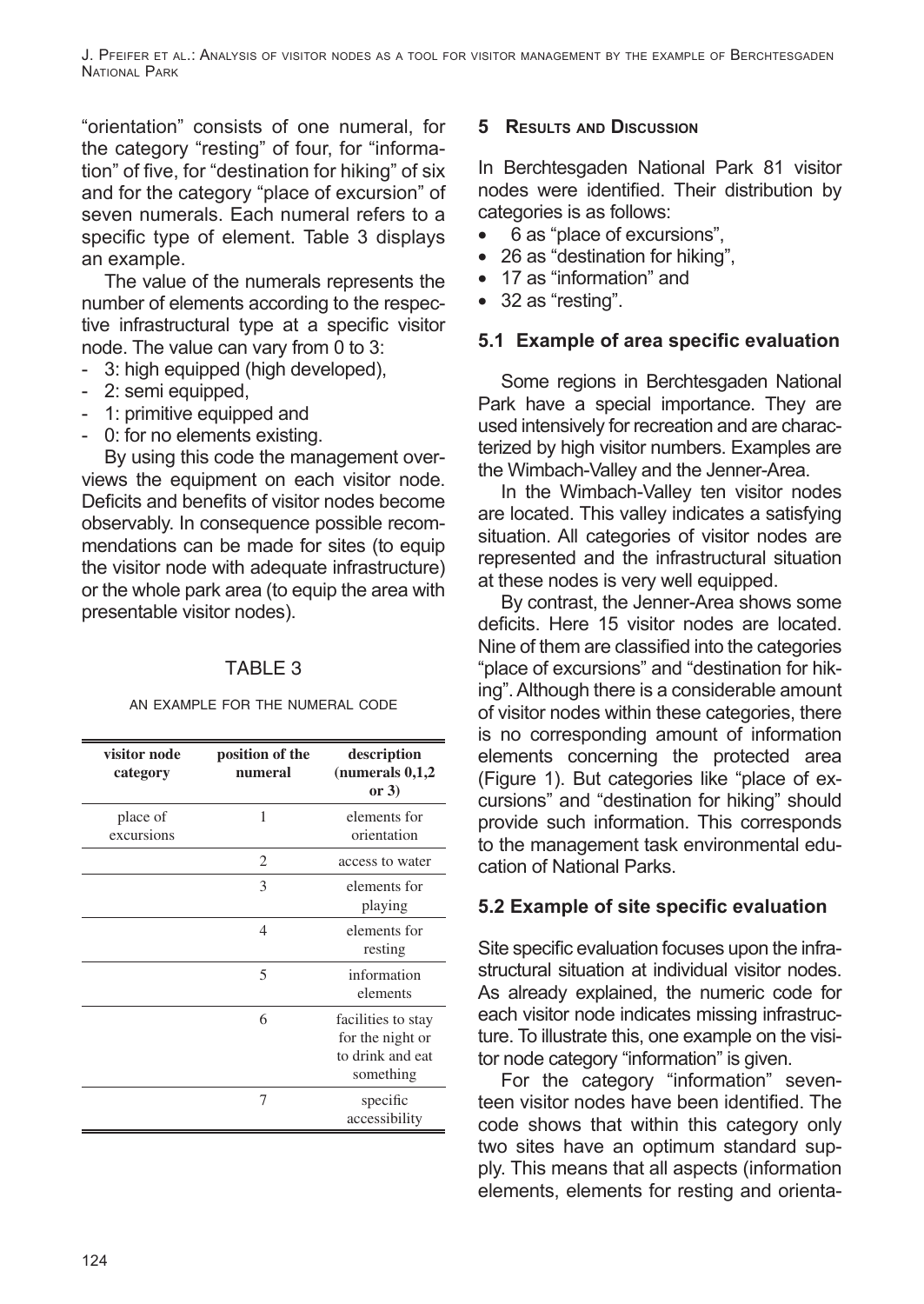tion) exist at these visitor nodes. Another two points are classified as high equipped. The remaining 14 visitor nodes range from primitive to semi equipped. Half the visitor nodes classified as semi equipped have no resting elements. They just provide information elements. Furthermore, the orientation elements are absent. Finally just seven visi-



Database: GIS National Park Berchtesgaden, GIS Interreg III A Projekt "EuRegionales Erholungsgebiet Nationalpark Berchtesgaden/ Salzburger Kalkhochalpen" (Dr. Sabine Hennig), Data collection Johanna Pfeifer 2006

Kartography: Yvonne Großmann

personal communication, 2006. Figure 1: The map displays the Jenner-Area in Berchtesgaden National Park.

tor nodes within the category "information" provide orientation elements. Need for action is obvious.

#### **6 Conclusion and outlook**

The concept of visitor nodes has proved to be sufficient in Berchtesgaden National Park. It is useful to evaluate the infrastructural situation. Due to the visitor nodes categorisation information on infrastructural elements is well organized. Deficits can be found within short time and measures can be set up.

Further studies should work on the characterization of visitor behaviour at visitor nodes. The information gained can be relevant to improve the equipment.

At the moment the concept of visitor nodes as it is presented in this paper is only applied in Berchtesgaden National Park. The evaluation and application in other protected areas would be an interesting aspect.

#### **References**

- [1] Bayrisches Staatsministerium für Landesentwicklung und Umweltfragen (BayStMLU), "Nationalpark Berchtesgaden. Nationalparkplan," München, 2001.
- [2] B. Benthien, "Geographie der Erholung und Tourismus." Gotha, 1997.
- [3] R. Hoisl, W. Nohl and P. Engelhardt, "Naturbezogene Erholung und Landschaftsbild. Handbuch," Darmstadt, 2000.
- [4] H. Job, "Tourismus versus Naturschutz: sanfte Besucherlenkung in (Nah-) Erholungsgebieten," *Naturschutz und Landschaftsplanung,* vol. 23, no. 1,pp. 28-34,1991.
- [5] M. Lockwood, G. Worboys, and A. Kothari, "Managing Protected Area: a global guide." Trowbridge, 2006.
- [6] A. MacLeod, Parks Victoria, Melbourne, Victoria, personal communication, 2006.
- [7] H.J. Schemel, "Erholungsplanung," http://www. umweltbuero-schemel.de/Manuskript\_Lehre-TU2.pdf, 2003.
- [8] P. Sukhdev, "The economics of ecosystems and biodiversity – an interim report," http://ec.europa.eu/environment/nature/biodiversity/economics/pdf/teeb\_report.pdf. 2008.
- [9] W. Tucker, Parks Canada, Gatineau, Quebec,